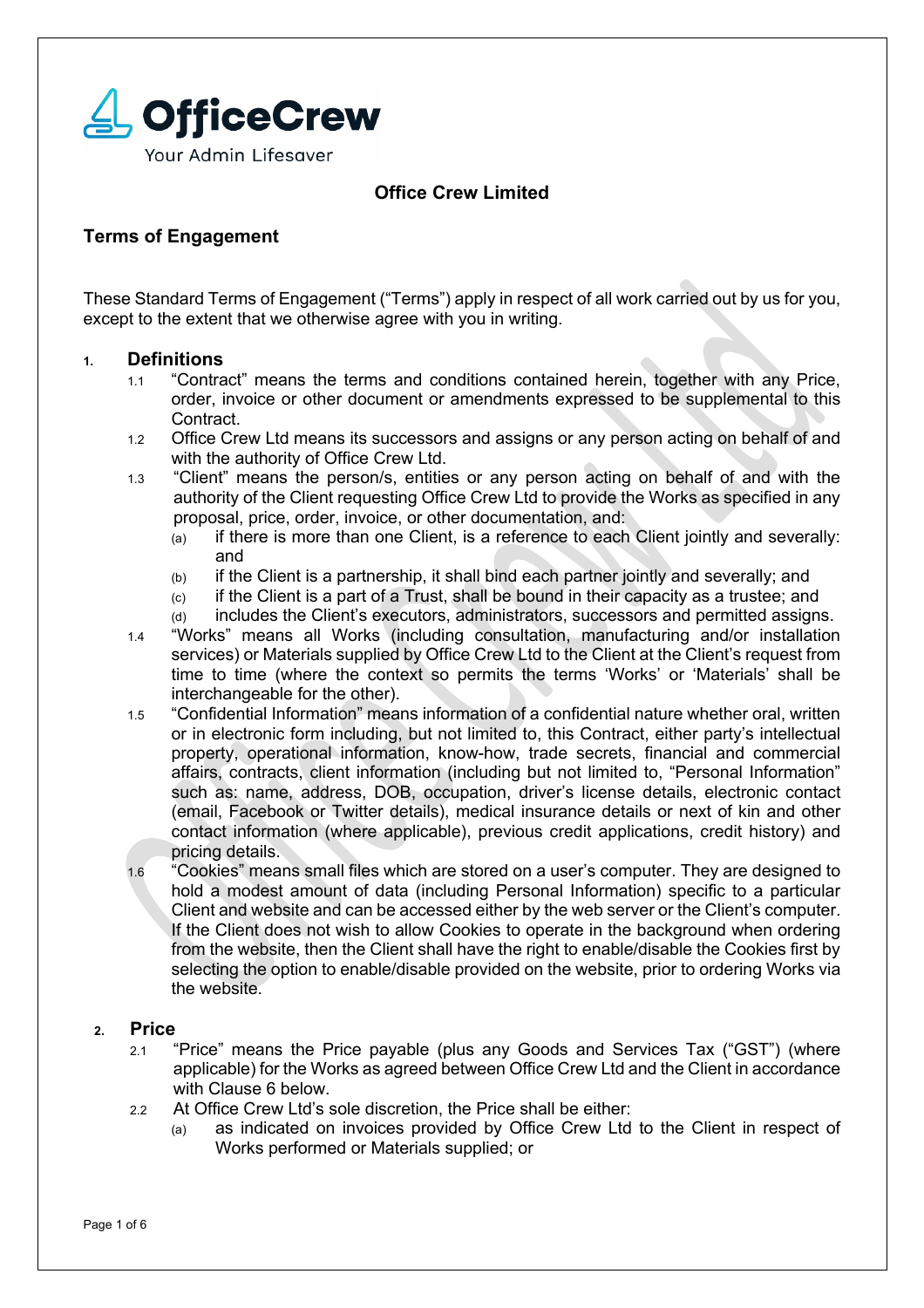- (b) Office Crew Ltd's quoted Price (subject to clause 6.2) which shall be binding upon Office Crew Ltd provided that the Client shall accept Office Crew Ltd's Price in writing within thirty (30) days.
- 2.3 Office Crew Ltd reserves the right to change the Price:
	- (a) if a variation to the Materials which are to be supplied is requested; or
	- (b) if a variation to the Works originally scheduled (including any applicable plans or specifications) is requested; or
	- $(c)$  in the event of increases to Office Crew Ltd in the cost of labour or Materials which are beyond Office Crew Ltd's control.
- 2.4 Variations will be charged for based on Office Crew Ltd's Price, and will be detailed in writing, and shown as variations on Office Crew Ltd's invoice. The Client shall be required to respond to any variation submitted by Office Crew Ltd within ten (10) working days. Failure to do so will entitle Office Crew Ltd to add the cost of the variation to the Price. Payment for all variations must be made in full at the time of their completion.
- 2.5 At Office Crew Ltd's sole discretion, a non-refundable deposit may be required.
- 2.6 Time for payment for the Works being of the essence, the Price will be payable by the Client on the date/s determined by Office Crew Ltd, which may be:
	- (a) on completion of the Works; or
	- (b) by way of progress payments in accordance with Office Crew Ltd's specified progress payment schedule. Such progress payment claims may include the reasonable value of authorised variations and the value of any product delivered to the worksite but not yet installed; or
	- (c) the date specified on any invoice or other form as being the date for payment; or
	- (d) for certain approved Clients, due twenty (20) days following the end of the month in which a statement is sent to the Client's address or address for notices; or
	- (d) failing any notice to the contrary, the date which is seven (7) days following the date of any invoice given to the Client by Office Crew Ltd; or
	- (e) immediately payable at the time the Client places an order for any non-stock list item or bespoke Goods that Office Crew Ltd must pay to any third-party supplier.
- 2.7 Payment may be made by electronic/on-line banking, EFTPOS, credit card (a surcharge per transaction may apply) or by any other method as agreed to between the Client and Office Crew Ltd.
- 2.8 Office Crew Ltd may in its discretion allocate any payment received from the Client towards any invoice that Office Crew Ltd determines and may do so at the time of receipt or at any time afterwards. On any default by the Client, Office Crew Ltd may re-allocate any payments previously received and allocated. In the absence of any payment allocation by Office Crew Ltd, payment will be deemed to be allocated in such a manner as preserves the maximum value of Office Crew Ltd Purchase Money Security Interest (as defined in the PPSA) in the Materials.
- 2.9 The Client shall not be entitled to set off against, or deduct from the Price, any sums owed or claimed to be owed to the Client by Office Crew Ltd nor to withhold payment of any invoice because part of that invoice is in dispute.
- 2.10 Unless otherwise stated the Price does not include GST. In addition to the Price, the Client must pay to Office Crew Ltd an amount equal to any GST Office Crew Ltd must pay for any supply by Office Crew Ltd under this or any other agreement for the sale of the Materials. The Client must pay GST, without deduction or set off any other amounts, at the same time and on the same basis as the Client pays the Price. In addition, the Client must pay any other taxes and duties that may be applicable in addition to the Price except where they are expressly included in the Price.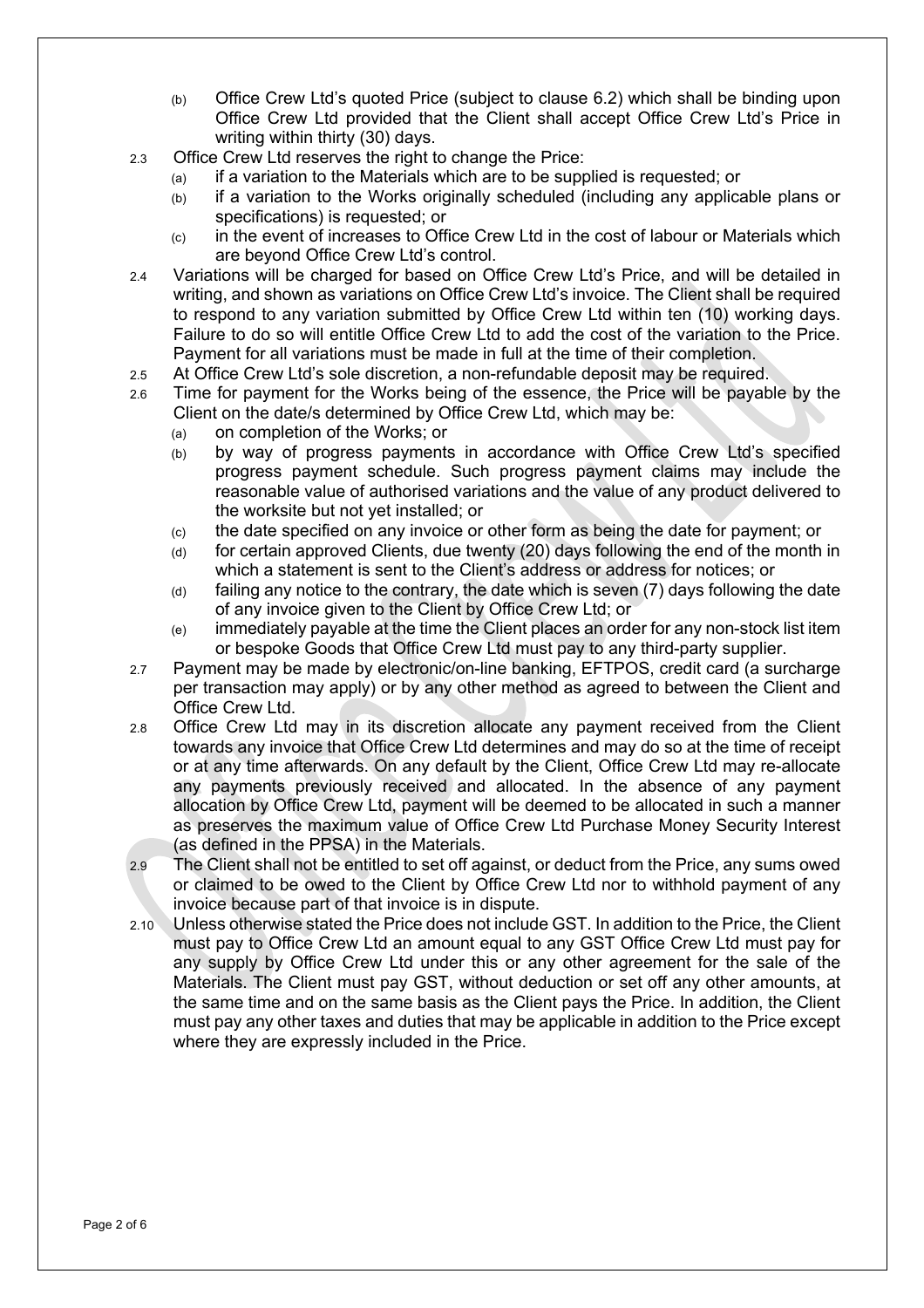# **3. Penalty for Late Payment**

- 3.1 Interest on overdue invoices shall accrue daily from the date when payment becomes due, until the date of payment, at a rate of two and a half percent (2.5%) per calendar month (and at Office Crew Ltd's sole discretion such interest shall compound monthly at such a rate) after as well as before any judgment.
- 3.2 If the Client owes Office Crew Ltd any money the Client shall indemnify Office Crew Ltd from and against all costs and disbursements incurred by Office Crew Ltd in recovering the debt (including but not limited to internal administration fees, legal costs on a solicitor and own client basis, Office Crew Ltd's collection agency costs, and bank dishonour fees).
- 3.3 Further to any other rights or remedies Office Crew Ltd may have under this Contract, if a Client has made payment to Office Crew Ltd, and the transaction is subsequently reversed, the Client shall be liable for the amount of the reversed transaction, in addition to any further costs incurred by Office Crew Ltd where it can be proven that such reversal is found to be illegal, fraudulent or in contravention to the Client's obligations under this Contract.
- 3.4 Without prejudice to Office Crew Ltd's other remedies at law Office Crew Ltd shall be entitled to cancel all or any part of any order of the Client which remains unfulfilled and all amounts owing to Office Crew Ltd shall, whether due for payment, become immediately payable if:
	- (a) any money payable to Office Crew Ltd becomes overdue, or in Office Crew Ltd's opinion the Client will be unable to make a payment when it falls due; or
	- (b) the Client has exceeded any applicable credit limit provided by Office Crew Ltd; or
	- (c) the Client becomes insolvent or bankrupt, convenes a meeting with its creditors or proposes or enters into an arrangement with creditors, or makes an assignment for the benefit of its creditors; or
	- (d) a receiver, manager, liquidator (provisional or otherwise) or similar person is appointed in respect of the Client or any asset of the Client.

## **4. Performance of the Services**

- 4.1 Time: We undertake to use reasonable endeavours to deliver the Services within the time specified by us. However, dates we give for performance will be indicative only. No date specified by you will be binding on us without our written agreement.
- 4.2 Use of reports: Any reports prepared or procured by us as part of the Services are to be used only by you.
- 4.3 Services to be supplied: You acknowledge and agree that the Services are limited to those set out in the invoice, order form or other similar document issued by us.

# **5. Your Obligations**

- 5.1 Information: You will provide us with any relevant information required to enable us to perform the Services. Where information provided by you is incorrect and we are required to undertake additional work we reserve the right to charge for such additional work.
- 5.2 Legal compliance: You acknowledge that you are responsible for ensuring that your business and operations comply with the law.
- 5.3 Health and Safety: Where we perform the Services on your premises it is your responsibility to ensure that all safety measures have been taken so as to comply with all applicable health and safety laws. Prior to our employees attending your premises to perform the Services you will:
	- (a) inform us of all applicable health and safety rules and regulations that may apply at the site.
	- (b) notify us promptly of any risk, safety issues or incidents that may arise or may have arisen at the site that are relevant to our provision of the Services.
- 5.4 Right to delay or cancel: If we are concerned about the presence of any hazards or risks at the site we may, in our absolute discretion, delay the performance of some or all of the Services.

#### **6. Our Obligations and Warranties**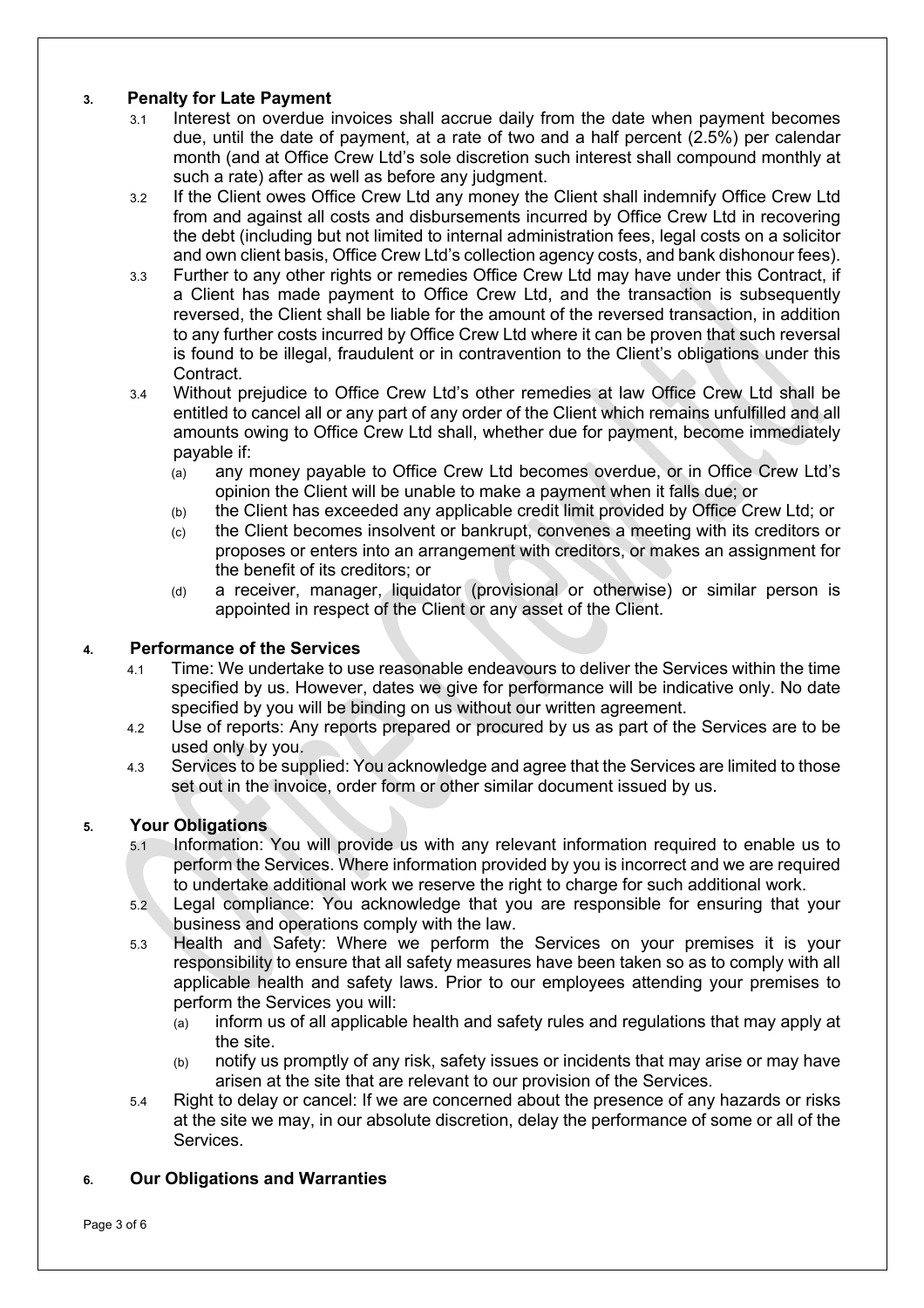- 6.1 We warrant that:
	- (a) we have the right to enter into this Agreement.
	- (b) we will perform the Services to a reasonable standard of care and skill.
	- (c) we will perform the Services in accordance with relevant laws.
- 6.2 We will take reasonable steps to ensure that while on your premises our personnel comply with any health and safety requirements and other reasonable security requirements made known to us by you.
- 6.3 Exclusions: unless otherwise agreed in writing:
	- (a) any bookkeeping Services are limited to the collection, classification, and summarisation of financial information you supply.
	- (b) we will not express any opinion on the accuracy of the material we compile or its suitability for purpose. We will not take active steps to identify weaknesses in your internal accounting system, errors, illegal acts, or other irregularities (such as noncompliance with the law or fraud). If we become aware of any irregularities, we will report them to you.
	- (c) you acknowledge that the Services do not include an audit or review of your financial information and statements and accordingly we are not responsible for the accuracy of any material we prepare in reliance on any information you provided. We are not Chartered Accountants and our Services do not constitute of accounting or taxation advice. If you require accounting, taxation or other financial advice please contact a Chartered Accountant.

## **7. Client Care and Service Information**

- 7.1 We are committed to complying with the Code of Ethical Conduct set by the Institute of Certified NZ Bookkeepers in respect of client care and service. The following information describes some key elements we undertake when providing our services:
	- (a) act competently, in a timely way, and in accordance with any instructions received and arrangements made.
	- (b) protect and promote your interests and act for you free from compromising influences or loyalties.
	- (c) discuss with you your objectives and how they should best be achieved.
	- (d) provide you with information about the work to be done, who will do it and the way the services will be provided.
	- (e) charge you a fee that is fair and reasonable and let you know when you will be billed.
	- (f) give you clear information and advice.
	- (g) protect your privacy and ensure appropriate confidentiality.
	- (h) treat you fairly, respectfully and without discrimination.
	- $(i)$  keep you informed about the work being done and advise you when it is completed.
	- $(i)$  let you know how to make a complaint and deal with any complaint fairly and promptly.

#### 8. **Compliance And Due Diligence**

- 8.1 Compliance: We are obliged to comply with all laws applicable to us in all jurisdictions, including (but not limited to):
	- (a) Anti-money laundering (AML) and countering financing of terrorism (CFT) laws; and (b) Laws relating to tax and client reporting and withholdings.
- 8.2 We may be required to undertake client due diligence on you, persons acting on your behalf and other relevant persons such as beneficial owners and controlling persons
- 8.3 To ensure our compliance and yours, we may be required to provide information about you, persons acting on your behalf or other relevant persons to third parties (such as government agencies). There may be circumstances where we are not able to tell you or such persons if we do provide information.
- 8.4 Please ensure that you and/or any of the persons described previously are aware of and consent to this. It is important to ensure that all information provided to us is accurate. If the information required is not provided, or considered by us to be potentially inaccurate,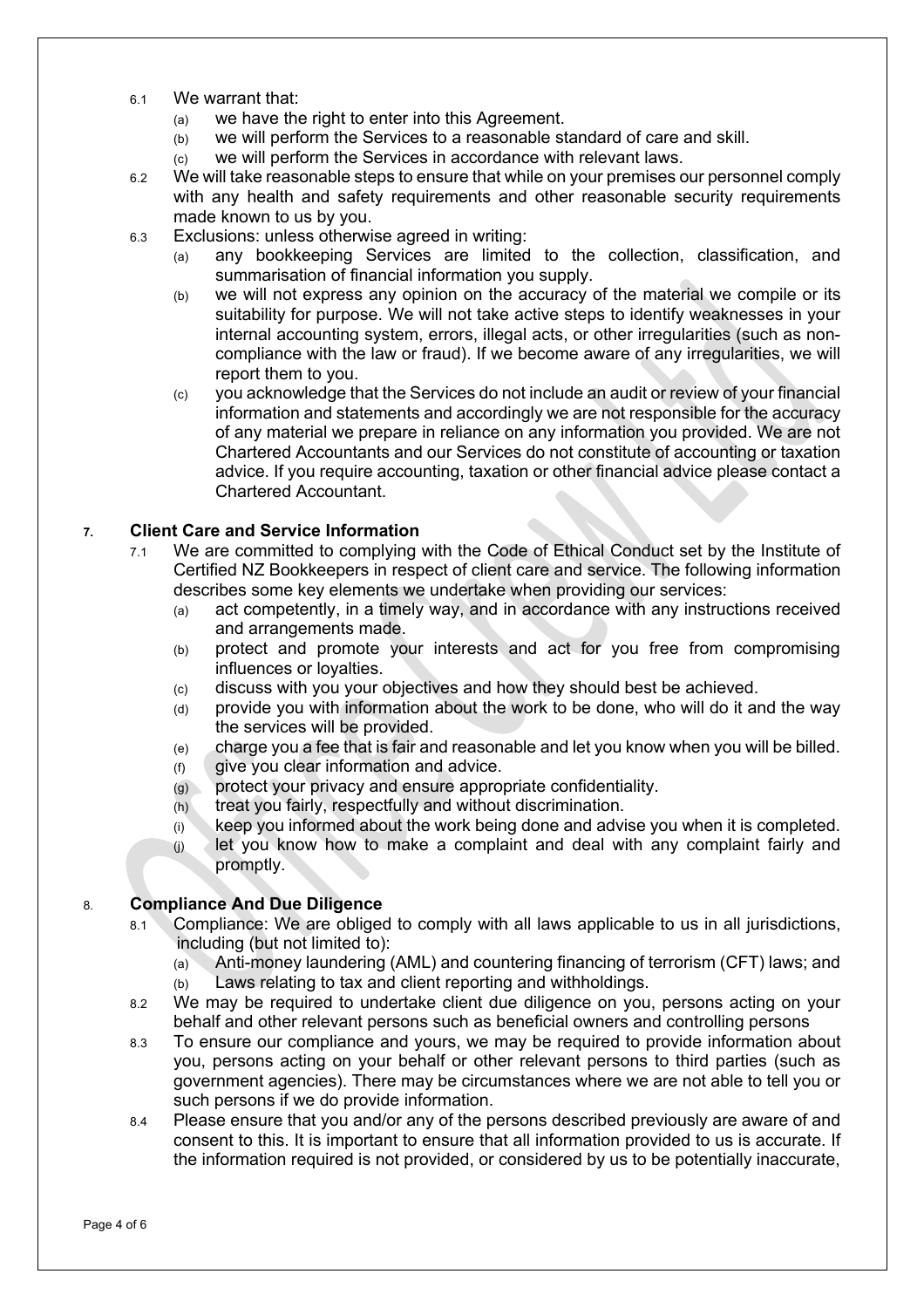misleading, or in contravention of any law, we may terminate or refuse to enter into an engagement.

#### 9. **Confidentiality**

9.1 Each party must keep confidential during the term and after termination of this Agreement the existence and terms of this Agreement and all information of a confidential or sensitive nature supplied by the other party to this Agreement except to the extent that disclosure is required by law or where such information is or becomes available in the public domain without breach by a party of its confidentiality obligations under this Agreement. A party may disclose such information to its legal and other advisers, bankers and other persons who are subject to an obligation of confidentiality.

#### 10. **Termination**

- 10.1 By us: We may terminate the Agreement by giving you 30 days written notice. We will not be liable for any loss or damage arising from such termination including but not limited to tax obligations, tax and Companies Office filing requirements.
- 10.2 By you: You may terminate the Agreement by giving us 30 days written notice. You will be liable for any costs we incur up to the date of termination, including any costs associated with termination.

## 11. **Liability**

- 11.1 Limitation of liability:
	- (a) Claims: We will have no liability for unsatisfactory Services unless you notify us in writing of your claim within three (3) months after performance of the Services;
	- (b) we will have the option, exercisable at our discretion, to replace or give credit for any services in respect of which any claim is made or proven or to refund a portion of the price paid for the Services, thereby fully discharging all our legal liability;
	- $(c)$  if either party is liable for direct losses arising from a breach of this Agreement or for negligence, the liable party's obligation to pay damages or losses is limited to the Fees paid for the Services in respect of which the claim has arisen or the maximum payable under our Professional Indemnity cover if insurance cover is payable in relation to the claim. This limitation does not apply to any loss or damage caused by fraud, wilful breach or wilful damage;
	- (d) we are not liable for any loss caused by you, or any loss that results from your failure to take reasonable steps to avoid or minimise your loss;
	- (e) notwithstanding any other provision of this agreement, neither party will be liable for indirect, special, consequential, or similar damages or losses, including but not limited to loss of profit or revenues or other financial or economic losses of any kind and whether or not the other party has been advised of the potential for such damages.
- 11.2 Indemnity: You agree to indemnify us against all direct, indirect and consequential losses, damages, costs (including legal fees), fines, penalties and the like for which we may become liable in connection with any Services provided to you.
- 11.3 Business purposes: Where you hold yourself out as acquiring the Services for business purposes, you acknowledge that the provisions of the Consumer Guarantees Act 1993 will not apply and are expressly excluded.

# 12. **Complaints**

- 12.1 If you have a complaint about us or our services you may:
	- (a) refer your complaint to the bookkeeper who has overall responsibility for your work;
	- $(b)$  if you do not wish to refer your complaint to that person, or you are not satisfied with the response received from that person, you may also make a complaint to the complaints service established by the Institute of Certified NZ Bookkeepers. To do so, you should contact the Institute Certified NZ Bookkeepers at www.icnzb.org.nz.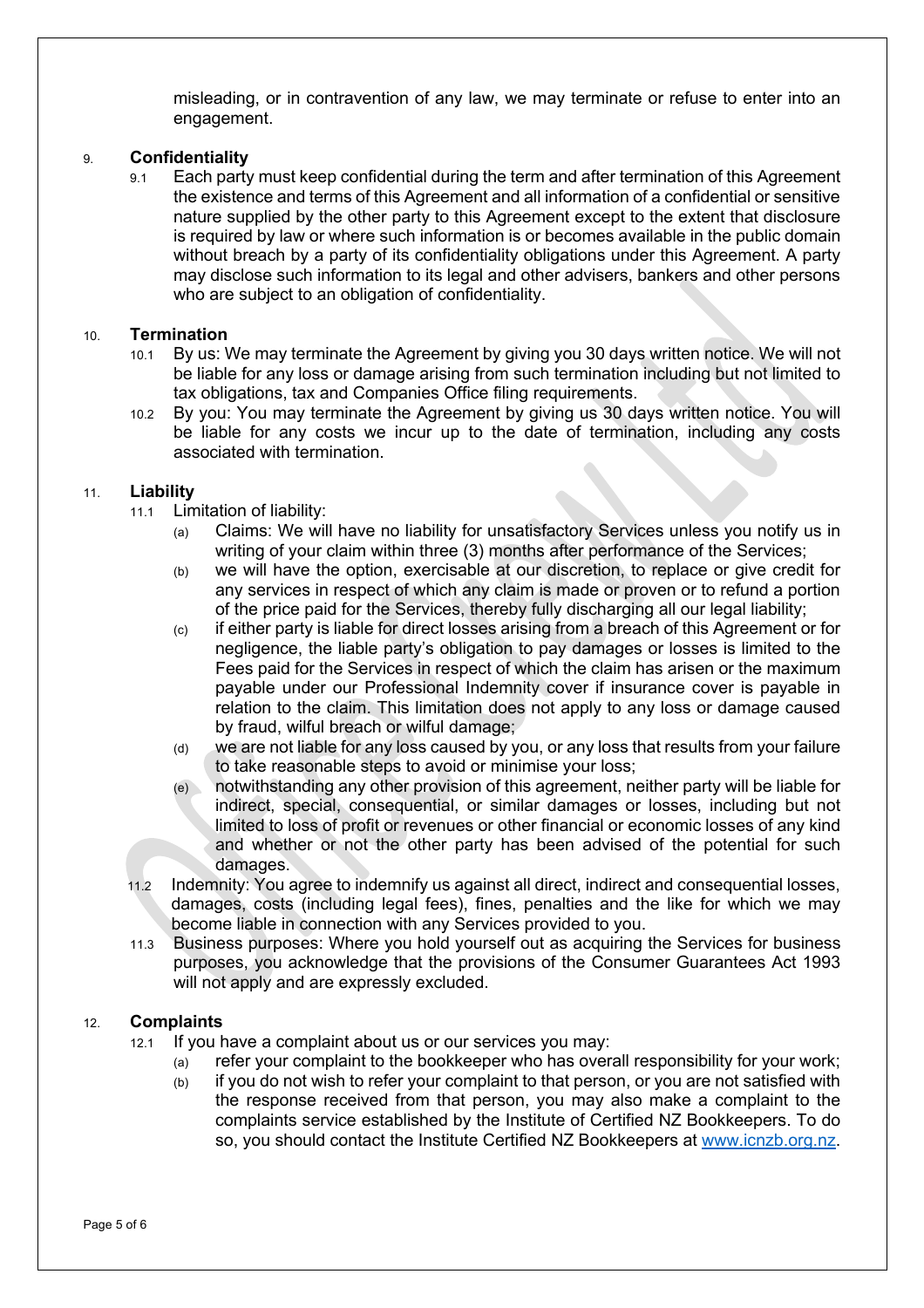# 13. **General**

- 13.1 Events outside our control: If any cause beyond our reasonable control including but not limited to order of a government or other authority, strike, lockout, labour dispute, delays in transit, difficulty in procuring components or equipment, embargo, accident, emergency, act of God, Pandemic interfere with our performance of any of our obligations under this Agreement then we may at our sole discretion suspend our performance of any such obligation or cancel any Agreement and we will not be liable to you in any respect.
- 13.2 Waiver: This Agreement remains in force notwithstanding any neglect, forbearance, or delay in enforcement. We will not be deemed to have waived any condition unless such waiver will be in writing and such waiver will only apply to the particular transaction to which it refers.
- 13.3 Severability: If any clause or provision of these Terms will be held illegal or unenforceable by any judgment of any Court (Canterbury) or Tribunal (New Zealand law) having competent jurisdiction, such clause will not apply to this Agreement. The remaining provisions of this Agreement will remain in full force and effect as if the clause or provision held to be illegal or unenforceable had not been included.
- 13.4 All emails, documents, images, or other recorded information held or used by Office Crew Ltd is Personal Information as defined and referred to in clause 13.8 and therefore considered confidential. Office Crew Ltd acknowledges its obligation in relation to the handling, use, disclosure, and processing of Personal information pursuant to the Privacy Act 2020 ("the Act") including Part II of the OECD Guidelines and as set out in Schedule 8 of the Act and any statutory requirements where relevant in a European Economic Area "EEA" then the EU Data Privacy Laws (including the General Data Protection Regulation "GDPR") (collectively, "EU Data Privacy Laws"). Office Crew Ltd acknowledges that in the event it becomes aware of any data breaches and/or disclosure of the Client's Personal Information held by Office Crew Ltd that may result in serious harm to the Client, Office Crew Ltd will notify the Client in accordance with the Act and/or the GDPR. Any release of such Personal Information must be in Office Crew Ltd Terms & Conditions of Trade in accordance with the Act and the GDPR (where relevant) and must be approved by the Client by written consent, unless subject to an operation of law.
- 13.5 Notwithstanding clause 13.1 privacy limitations will extend to Office Crew Ltd in respect of Cookies where the Client utilises Office Crew Ltd website to make enquiries. Office Crew Ltd agrees to display reference to such Cookies and/or similar tracking technologies, such as pixels and web beacons (if applicable), such technology allows the collection of Personal Information such as the Client's:
- (a) IP address, browser, email client type and other similar details; and
- (b) tracking website usage and traffic; and
- (c) reports are available to Office Crew Ltd when Office Crew Ltd sends an email to the Client, so Office Crew Ltd may collect and review that information ("collectively Personal Information"). If the Client consents to Office Crew Ltd's use of Cookies on Office Crew Ltd's website and later wish to withdraw that consent, the Client may manage and control Office Crew Ltd's privacy controls via the Client's web browser, including removing Cookies by deleting them from the browser history when existing the site.
- 13.6 The Client authorises Office Crew Ltd or Office Crew Ltd's agent to: (a) access, collect, retain, and use any information about the Client.
	- (i) for the purpose of assessing the Client's creditworthiness (including, name, address, D.O.B, occupation, driver's license details, electronic contact (email, Facebook, or Twitter details), medical insurance details or next of kin and other contact information (where applicable), previous credit applications, credit history or any overdue fines balance information held by the Ministry of Justice); or
		- (ii) for the purpose of marketing products and services to the Client.
- (b) disclose information about the Client, whether collected by Office Crew Ltd from the Client directly or obtained by Office Crew Ltd from any other source to any other credit provider or any credit reporting agency for the purposes of providing or obtaining a credit reference, debt collection or notifying a default by the Client.